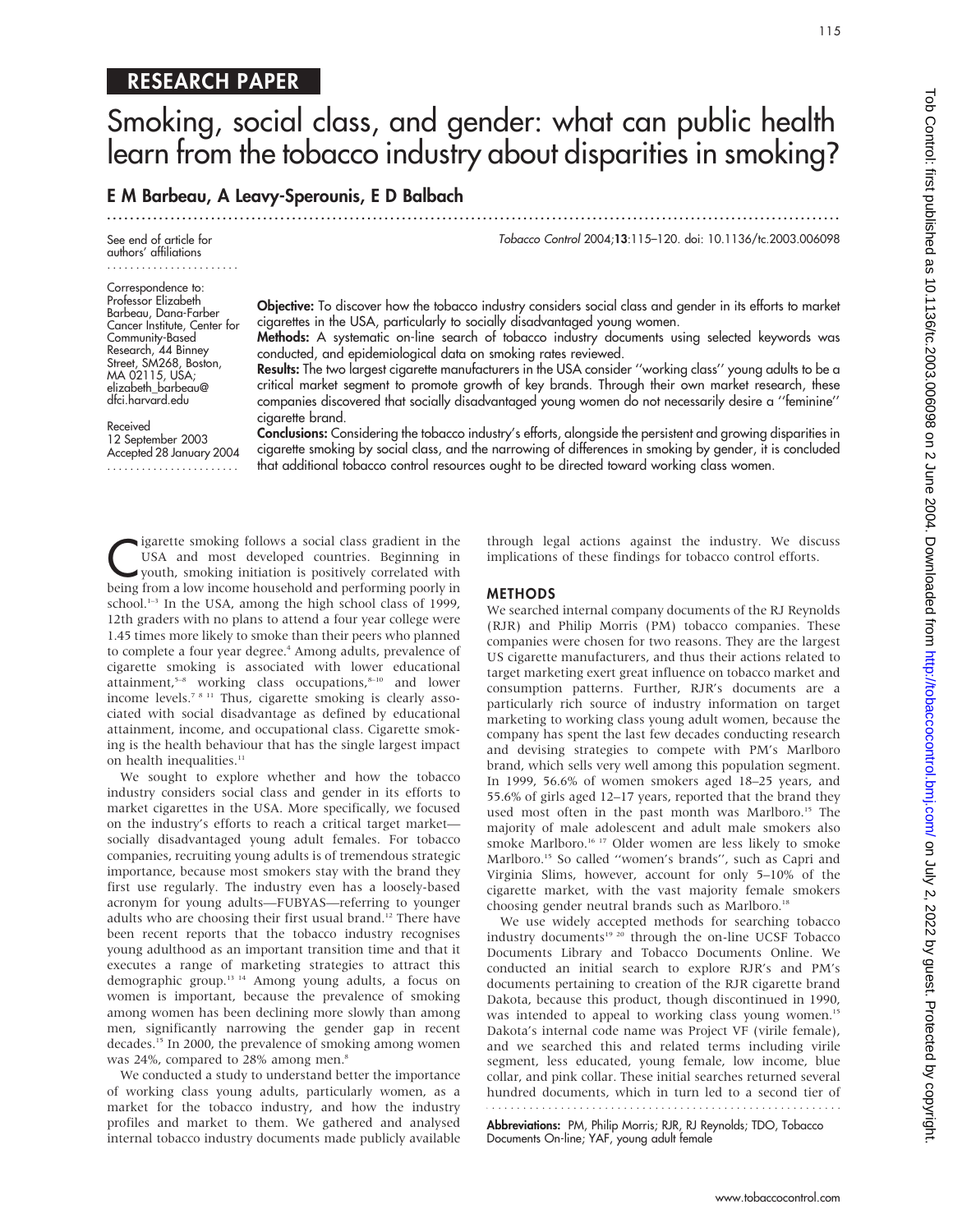116 Barbeau, Leavy-Sperounis, Balbach

searches to follow document trails of key memos, company officials, research studies, and strategic marketing and brand creation plans. All of these documents were initially coded by one of us (ALS) as ''major'', ''minor'', or ''trivial'' in relation to our research aim.19 Those deemed major were printed  $(n = 135)$ . All of us read the major documents individually and then discussed and reached consensus on our findings.<sup>2</sup>

We searched certain key words (Project VF, virile, young female, YAF (young adult female), blue collar, and pink collar at Tobacco Documents On-line (TDO). The TDO allows for full text searching of the documents. No additional documents were found, leading us to believe that we had reached theoretical saturation.

We selected and present here documents and direct quotes that are illustrative of the major themes we identified through analysis.

#### RESULTS

#### Market segmentation studies

RJR and PM defined market segments of current and potential future smokers by a variety of variables, including demographic characteristics, product and price preferences, and attitudes, values, and beliefs. In the early 1980s, RJR defined six market segments: virile, traditional, coolness, stylish, moderation/concerned, and savings.<sup>22</sup> Of particular significance to our report is the virile segment, which contained over half (59.5%) of all male smokers and 40.5% of female smokers and more young adults than other segments.<sup>12 23</sup> Documents indicate that "relative to all smokers, the virile core is younger, more male, less well educated and includes fewer blacks."<sup>23</sup> About a third of virile smokers have an income between \$15 000 and \$25 000, and two thirds do not have college degrees.<sup>24</sup> The virile core ''believe in fitting in, have less social confidence, are less health-conscious".<sup>23</sup> Their image wants revolve around ''macho, rugged, someone who likes to take risks, adventurous, lots of sex appeal".<sup>23</sup> They are most likely to smoke Marlboro, Winston, and Camel cigarette brands.<sup>23</sup>

PM likewise developed market segments, and some of these are age and gender specific. Similar to RJR's virile smoker, PM's ''maverick'' female smokers are young adult women who are ''fiercely independent and like fun and excitement".<sup>25</sup> They prefer to socialise with others who are "adventurous", "not career oriented", "tomboyish", and "rebellious".<sup>25</sup>

Marketing success among ''virile'' young adults is critical to these two companies' sales. A 1986 RJR report on market share held by their six market segments indicated that the virile segment showed share-of-market stability since about 1960, despite overall declines in domestic cigarette sales.<sup>26</sup> At that time, of the three major brands comprising the segment (Marlboro, Winston, and Camel), only Marlboro was showing growth. RJR concluded that Marlboro's ''…growth has resulted from a steady influx of Younger Adult Smokers. As a result of Marlboro's ability to attract Younger Adult Smokers, the Virile segment remains an important entry point for these smokers. In total, the Virile Segment currently accounts for 59.8% of 18–20 year old smokers.''26

RJR redefined its market in 1990 based on a set of segment characteristics, including: smokers' general attitudes; adjectives they use to describe themselves; attitudes about smoking issues; attitudes about cigarette costs, value, and brand imagery.<sup>27</sup> Within each of these segments, there were then additional sub-segments—for example, differentiated on general attitudes. The marketing efforts could thus be responsive to a particular sub-segment of smokers who share attitudes, and furthermore, sub-segments could be combined to yield more refined and narrowly focused characterisation of market opportunities. Thus, RJR's segmentation studies evolved over time, but maintained a strong focus on characterising the attitudes, wants, and aspirations of smokers, the majority of whom are working class.

#### Targeting the young and less educated

RJR documents from the mid 1980s reveal the company's desire to compete more effectively with Philip Morris' Marlboro brand. In a report entitled ''Analysis of the Virile Segment",<sup>12</sup> an RJR official presented a detailed analysis of young adult Marlboro smokers that RJR hoped to recruit:

The loyal Marlboro younger adults can be characterized as having a 'working class/ present oriented' mindset… and worry about their lives of today. The younger adults who have switched from the brand have wants and attitudes reflecting an 'aspirational/future oriented' mindset… [they] plan for their successful futures… The concept of a working class/ present oriented mindset is fully consistent with lowered levels of education. Previous analyses have shown that our market is much less highly educated than consumers in general, with the younger adult smokers becoming much less educated… in the future, marketing to a working class/present oriented mindset will be even more important in appealing to younger adult smokers.<sup>12</sup>

Noting the significance of capturing the young working class market, an RJR report entitled ''Younger Adult Smokers'' stated: ''The renewal of the market stems almost entirely from 18 year-old smokers. No more than 5% of smokers start after age 24.''28 Among young adult smokers, the ''less educated, working class smokers are becoming more important … females will be as important (or more important) than males".<sup>28</sup> The report went on to note that while young adults are becoming more goal oriented than the previous generation, they are ''not very big goals, however,'' and stressed that in order to reach this market effectively, marketing programmes must "reach them [younger adults] in their own environment and speak to them in their own language".<sup>28</sup> RJR was distressed to note in another report that its own brand sales account for only 20% of younger adult smokers, which it considered to be less than its "fair share".<sup>26</sup>

An RJR report entitled ''Less educated… Today's trend… Tomorrow's market???'' discussed the growing number of young adult smokers without college degrees.<sup>29</sup> While the market overall would become more educated owing to the aging of the very well educated baby bubble (over age 35 at time of this report), the younger adult market (18–34) would become less educated. Furthermore, the report cited evidence indicating that ''since the onset of the anti-smoking campaigns, people with higher educational aspirations have been increasingly less likely to smoke'', and that it would take about 20 years for this trend to have an impact on the market as a whole.<sup>29</sup>

RJR was interested in the effect the less educated smoker market trend would have on sales of current and future brands. They concluded: ''brands targeted at younger adults are marketing to smokers without a college background. Emphasis should be placed on marketing strategies relevant/ meaningful to this type of smoker.''29 Underscoring the need to see marketing to the less educated segment as a core activity, one not necessarily specific to any one brand, the report explained:

…the 'less educated' smoker does not represent a new brand opportunity in the traditional sense of a new/ emerging market opportunity. It is not new. It is not unique.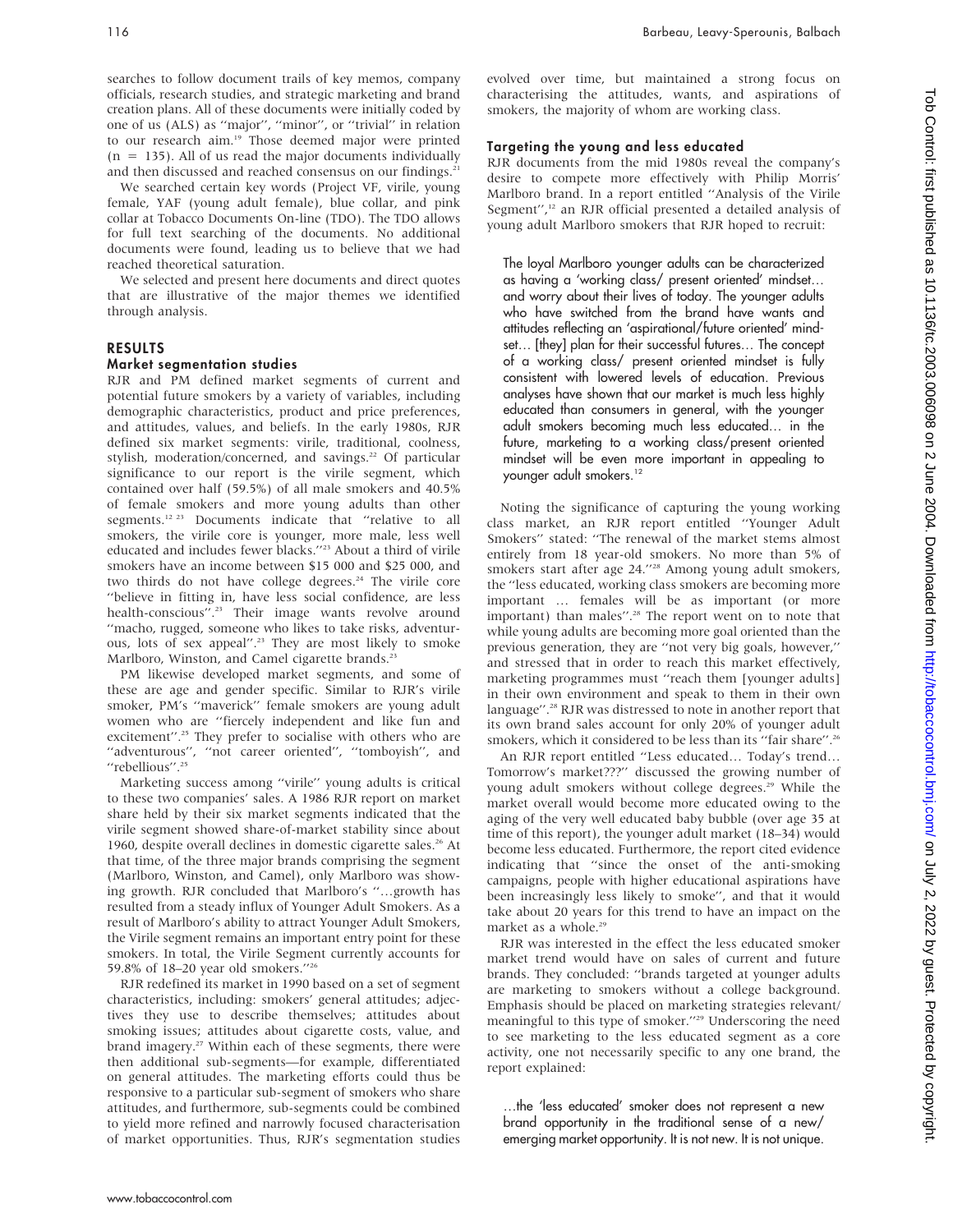It is not a 'niche.' An opportunity exists for any brand to develop a more meaningful marketing plan by increased sensitivity to the educational background of the market as a whole and their specific target market, and how this in turn affects lifestyles, attitudes and values.29

Additional reports noting the importance of the working class young adult smoker market continued into the 1990s.30 31 In a study entitled ''Prime Prospect Study'', PM recapitulated data gathered by the US Public Health Service on prevalence of smoking among 18–34 year olds, those without a college degree, and those earning less than \$30 000 per year.32 A 1994 report prepared for PM advised that the demographics of the 18–24 year old market of smokers are white, single, not college educated, disproportionately blue collar, lower income, and have a downscale lifestyle.<sup>33</sup> A year later, another PM report noted that ''Blue collar smokers will comprise a larger share of smokers in 1995'', citing the growing gap in smoking prevalence between blue collar and white collar workers observed in government reports on smoking.<sup>34</sup>

At RJR, a senior vice president for brand business units identified the young adult working class group as one of four key positioning opportunities for the 1990s:

This group is driven by the 18–24 year old smokers…Today, this contemporary group is not searching for the independent realism of the 60s, but instead, is looking for an escape from the stressful, hardworking life of the working class establishment of which they will become a part. We call this mindset as [sic] irreverent, less serious approach to life. Irreverent smokers don't aspire to be more like upscale, conservative groups. They don't want to sit at a desk or wear suits. They work at blue-collar service jobs and want to leave at quitting time. The point of the paycheck is evening and weekend fun. They dream of things like hot cars, Harley's, winning the lottery or fame with their own rock band. Their passion is for living for excitement, feeling, and color.<sup>35</sup>

#### Targeting working class young women: the ''virile female''and the ''maverick''

In considering brands to target working class smokers, however, women received separate attention from RJR and PM. In its 1986 strategic plan for new brands, RJR identified three new initiatives to target younger adult smokers.<sup>26</sup> One of these was project YF (young female), intended to create a new brand to attract young females aged 18–24 years, because ''research indicates that these smokers represent a significant, yet untapped opportunity for RJRT".<sup>2</sup>

In 1988, the effort to target young women was subsumed under Project Delta, an effort to design brands for all young adults, including men, women, and African Americans.<sup>36</sup> Under Project Delta, Project YF became Project VF (virile female). In documents related to Project VF, RJR's intent to target young adult working class women is evident. They were specifically concerned about how to lure smokers from the virile segment's most popular brand—Marlboro. In an early memo to the Project VF team, a key project leader explained that the objective of Project VF was to ''replace Marlboro as the most relevant brand among younger adult female smokers'', and the target was ''18–20 year old virile female smokers''.37 The target was comprised of young women of whom the ''majority [has] no education beyond high school'' and are ''primarily blue/ open collar workers'' and whose ''long-term earning potential…[is] low to middle income''. The target market was described as a group that ''respond[s] to the emotional more than the rational; more of a 'feeling' versus 'thinking' orientation''.37

A few years later in 1989, project VF introduced a new brand to be named ''Dakota'' (fig 1). The typical Dakota smoker was described in documents as:

an 18–24 year old female who…primarily exhibits traditionally 'masculine' character traits…independent, streetwise, somewhat tough, yet approachable… Her aspirations are very short term in focus… The Dakota smoker is fairly downscale with a high school education or less and generally has an 'unskilled' job… she will not smoke a product her boyfriend or male 'buddies' find unacceptable... she is not professionally ambitious.<sup>37</sup>

Marketing strategies were to include ''high-impact outdoor advertising'' and ''field marketing activities'' that were to be ''low key, relying primarily on programs that blend with the target's environment rather than create a new environment".<sup>37</sup> Understanding Marlboro's appeal in this age group was crucial in Dakota's development. In creating the brand, the developers were conscious of the ''Bottom line: is it something Marlboro might do?"<sup>37</sup>

Many of the advertising themes planned for Dakota mirrored those of Marlboro. PM documents indicate that the company viewed Dakota as a potential threat to Marlboro. For example, one document reveals that PM was devising an intervention trial to test Marlboro's ability to compete with Dakota. PM would attempt to disrupt sales of Dakota in one test market city by boosting their own brands' promotions, while not intervening in another ''control'' test market city.<sup>38</sup> The objective was to see if Marlboro smokers were indeed susceptible to the lure of Dakota. During this same timeframe, an anonymous insider leaked information about the brand to public health advocacy groups who alerted the public.15 Dakota brand performed poorly in test marketing, leading to cancellation of the brand's launch,<sup>39</sup> though we found no evidence that this was due to PM's planned test market interruptions, or to efforts by the public health community.

PM's own research on Marlboro indicates that women's images of Marlboro are consistent with men's, and these images are also consistent with the intended images for Dakota: ''independent, popular/every day person…Smoking a 'man's brand' says she's a 'real woman…Doesn't need the



Figure 1 Advertisement for Dakota cigarettes. Source: The Richard W. Pollay 20th Century Tobacco Advertising Collection. http:// roswell.tobaccodocuments.org/pollay/images/ Dako01.07\_display.jpg.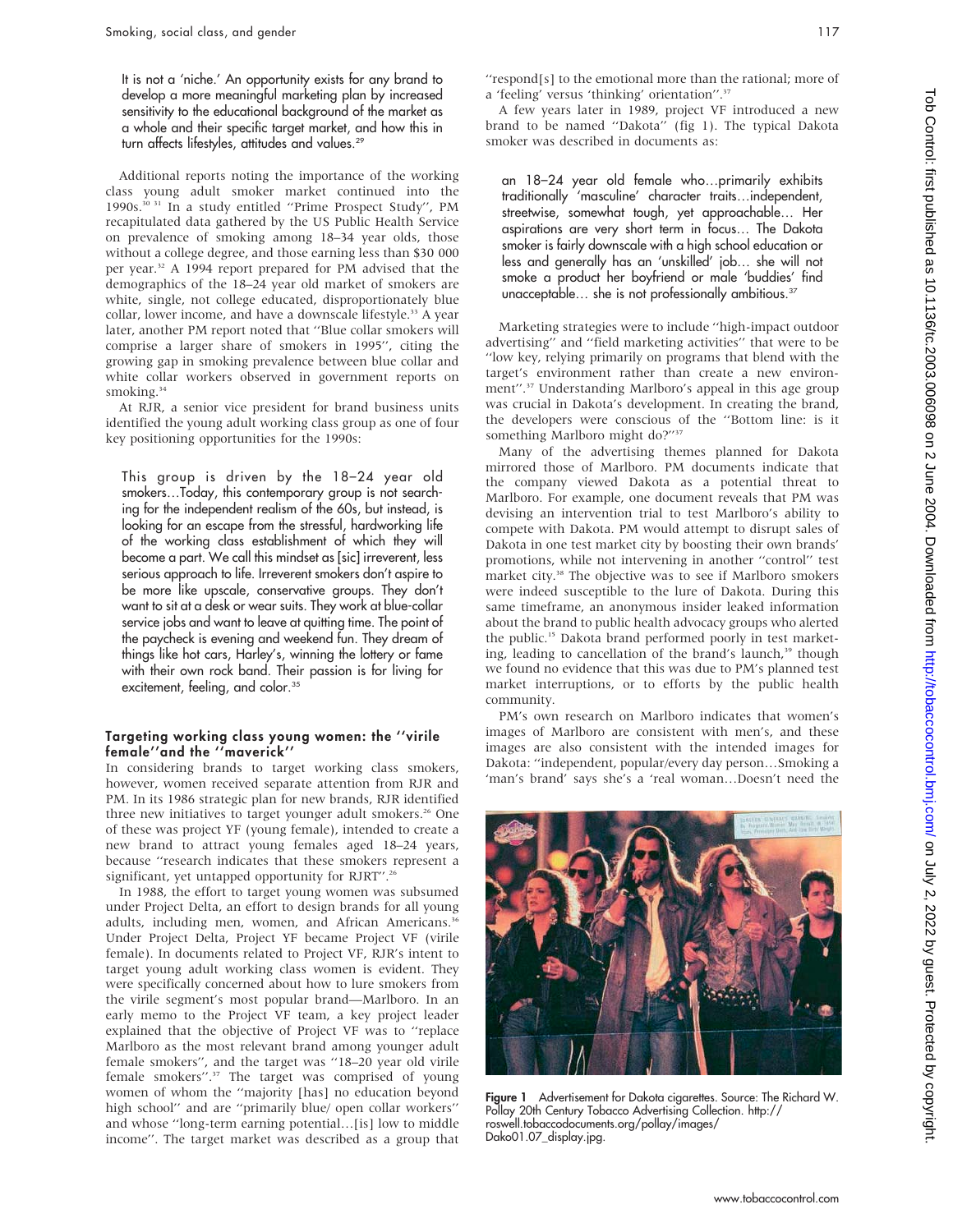'crutch' of feminine badge.''40 In PM focus groups, the Virginia Slims smoker, in contrast, was characterised by women participants as ''prissy'', ''stylish'', and ''status conscious'', compared to women who smoked Marlboro, who were seen as ''adventurous'', ''casual'', and ''outgoing.''25 In other words, both tobacco companies recognised the importance of capturing the ''virile'' female, but also discovered that she did not necessarily desire a ''feminine'' brand.<sup>25 37</sup>

PM continued into the 1990s to recognise the importance of reaching working class women smokers, as evidenced in this statement:

Smoking will continue to be skewed more heavily toward the less educated… Smoking among females has increased among those who have not graduated from high school and remained about the same among high school graduates. As with males, it has declined sharply among females who have been to college… These changing profiles, coupled with an aging population, may have particular impact on PM-USA, whose demographic profile is skewed to younger, better educated, and high income smokers.<sup>34</sup>

#### **DISCUSSION**

A basic premise of business sales is to try to sell more of product to those who are already buying it.<sup>41</sup> Epidemiologic data on smoking prevalence indicates that those who are already consuming cigarettes are more likely to be socially disadvantaged.7 8 15 42 Thus, although this is the first peer reviewed report of evidence from tobacco companies' own internal documents that they have heavily targeted the socially disadvantaged, including working class young women, the findings should not surprise tobacco control advocates and researchers. Other reports have documented industry behaviour regarding advertising and promotions to women.15 18 43 This study complements those by detailing how purposefully PM and RJR targeted working class women.

The value of the findings rests in our ability to use them to assess and challenge current approaches in light of this evidence, and to identify potential new directions for research and practice. That is, how can the tobacco control community use this information to stem growing class based disparities, and particularly, how should we shape tobacco control efforts for working class young women. We discuss the implications of our findings with respect to counter-advertising messages, venues for tobacco control activities, and tobacco control policies.

#### Counter-advertising messages

Over the last century, the tobacco industry has made various types of appeals to women, including touting cigarettes as a way to curb hunger and achieve thinness, as ''torches of freedom'' symbolising emancipation from male domination, and as vehicles for attracting men.<sup>18</sup> <sup>43</sup> Our report adds to the literature on this topic by revealing that the tobacco industry's own internal research indicates that the majority of young women who are likely to smoke respond to gender neutral or ''masculine'' imagery, as opposed to overtly ''feminine'' imagery. The two largest US cigarette manufacturers targeted young women of lower socioeconomic position in the USA during the 1980s and into the early 1990s by using male imagery that appeals to the ''virile'' and "maverick" young woman who "primarily exhibits traditionally 'masculine' character traits… independent, streetwise, somewhat tough, yet approachable''.

These findings raise questions, then, about how tobacco control messages for young working class women in the USA ought to be crafted. Is it necessary or even desirable to use messages that are overtly feminine or that appeal to concerns that are specific to women? Will appeals to these women as wives and mothers be effective? Graham's study of poor white women in the UK with caregiving responsibilities found that smoking is an important way in which they cope with their exhaustion, stress, and social isolation.<sup>44 45</sup> In a focus group study of girls aged 13–18 years from a diverse range of socioeconomic backgrounds, Banwell and Young<sup>46</sup> discovered ways in which young women use smoking to establish their social identity; those who smoked were described by non-smokers as ''tough'', ''cool'', ''sexy'', and ''tarty''. These research findings, along with the tobacco industry's assessment of the image needs that are met through cigarette brand choice, suggest that additional research is needed to understand the perceived benefits that working class women derive from smoking. These findings may, in turn, suggest counter-advertising messages that should be tested for effectiveness in rigorous studies involving working class young women. Messages that reinforce women's value in their traditional roles (wives, mothers, caregivers) may well not appeal to a demographic that prefers to see itself as independent and a little rebellious.

#### Venues for tobacco control activities

We reported that in efforts to attract young working class women to smoking, the tobacco industry seeks to blend into their natural social environments, a finding supported by Ling and colleagues.<sup>14</sup> Others have reported increased tobacco industry promotions targeting young adults, including bar and nightclub promotions.<sup>13 14 47 48</sup> Taken together, these findings suggest that the tobacco control community should also be active in working class venues, for example, by promoting smoke free bars and nightclubs or by partnering with working class organisations to promote use of cessation services. Several labour unions in the USA have begun to offer smoking cessation programmes for their members<sup>49</sup>; tobacco control organisations could help to expand these efforts, even just by reaching out to unions to provide information on existing and free or low cost cessation resources. In worksite based smoking cessation efforts, emphasis should be placed on reaching workers who are in lower status jobs and thus more likely to smoke,<sup>50</sup> such as manufacturing, construction, and service workers. Others in the USA have reported on interventions for low income women through health clinics, and Women, Infants, and Children (WIC) nutrition programmes.<sup>15</sup> In the UK, where attention has been called to health inequalities associated with smoking,<sup>51</sup> funds have been allocated toward helping working class women quit smoking.<sup>52</sup>

In light of our findings, we question the growing number of efforts nationwide to reduce smoking through college campus initiatives, and whether some of these resources ought not be diverted to reach non-college bound young adults. The increase in college campus based tobacco control initiatives may be spurred, in part, by reports of increased tobacco use among college students. Wechsler and colleagues<sup>53</sup> reported a 6% increase (22.3% to 28.5%) in 30 day smoking prevalence among a nationally representative sample of students attending four year colleges between 1993 and 1997.<sup>53</sup> A more recent report, however, based on 1997–99 data, indicated that smoking rates among this population remained unchanged, though students were using other forms of tobacco.<sup>54</sup> Responding to trends in tobacco use among college students through campus based initiatives is important, but will only reach a small proportion of young adults and will not reach those at greatest risk of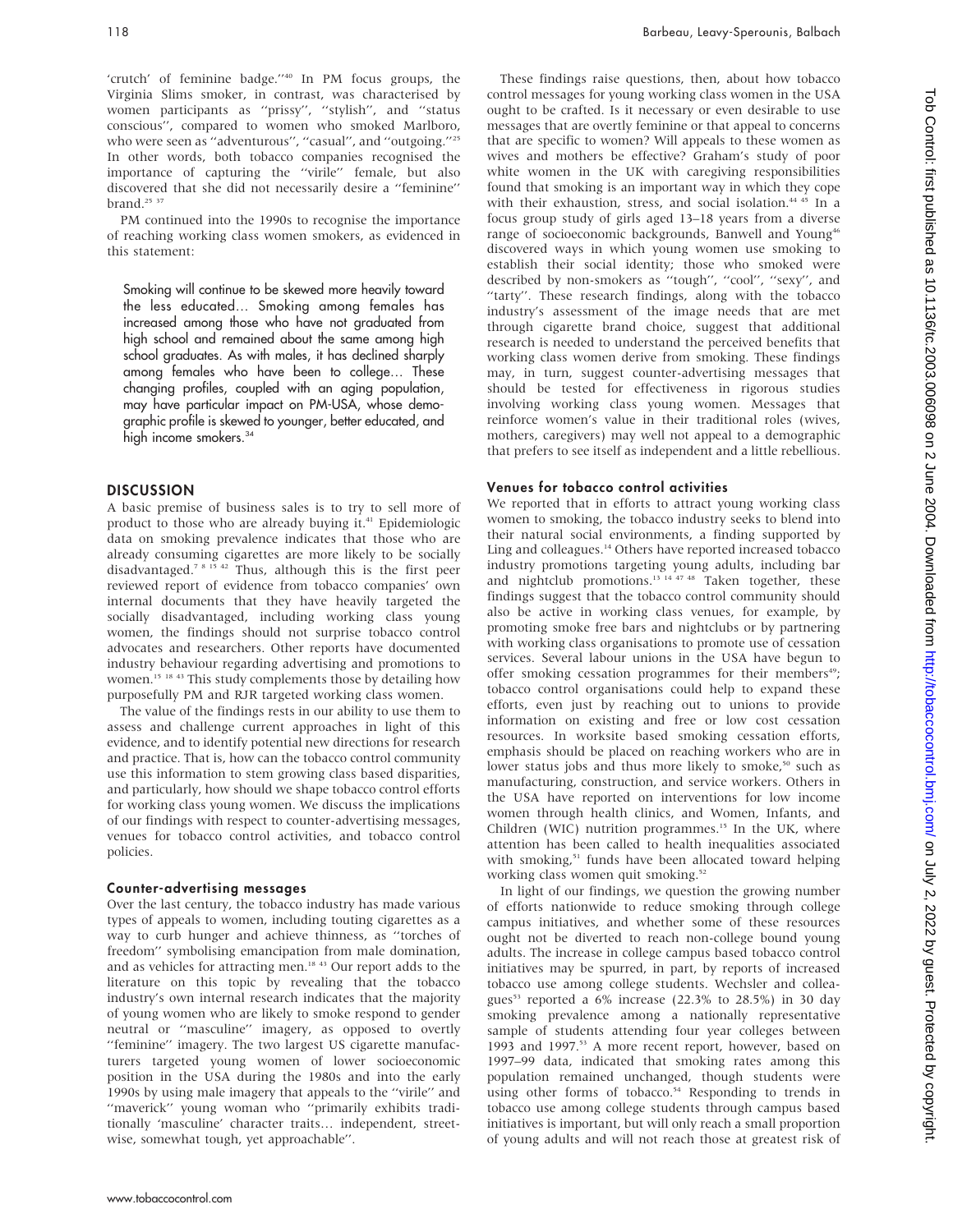#### What this paper adds

Differences in smoking prevalence by gender have narrowed in recent decades, raising concerns about women's smoking. Moreover, cigarette smoking is associated with social disadvantage.

This is the first study in the literature to reveal how the tobacco industry targets working class women, based on tobacco industry documents. The findings provide evidence for future directions in tobacco control efforts among socially disadvantaged women.

continuing to smoke into later adulthood. The prevalence of current smoking (defined as smoking every day or some days) among 18–24 year old women who do not graduate from a four year college remains alarmingly high in comparison to graduates. Smoking prevalence is 44% among young women who earn a high school equivalency degree (GED), compared to 12% among female college graduates.<sup>7</sup> Furthermore, in addition to being a lower risk group, college students represent a minority of young adults. Three quarters of the US population have not graduated from a four year college.55 Therefore, college campus initiatives play an important and yet decidedly limited role in stemming tobacco use among young women, particularly working class young women. Because young women attending four year colleges are least likely to smoke into later adulthood, we recommend that organisations that wish to focus tobacco control resources toward college campuses do so with community colleges.

#### Tobacco control policies

The direction for tobacco control suggested by this paper reinforces the recommendations of three landmark reports on women and smoking,<sup>15 56 57</sup> which called for gender sensitive approaches to tobacco control policy, some of which emphasise the importance of social class. Such policies include, for example, government allocation of sufficient funds for programmes that reach poor women and girls, $57$ pursuit of research to understand the differential impact of tobacco control policies and intervention and their health consequences on women (and others), $15$ <sup>58</sup> protection of the human rights of girls and women,<sup>57</sup> and investment in education for women and girls as a way to develop skills and improve capacity to fight against tobacco.<sup>57</sup> Graham has also argued for investment in education and policies to raise the living standards of young women as avenues for improvements in overall health status and in reducing social inequalities in smoking prevalence.<sup>3 59</sup>

A potential limitation of the study is that we may not have discovered all tobacco industry documents related to our research aim. Our search strategy was systematic and rigorous, though it is conceivable that with over 36 million pages of documents available, we may have overlooked some relevant ones. This study addressed a subset of tobacco industry marketing activities, namely product creation to appeal to market segments, product positioning in relation to other brands, and to a lesser extent, advertising. We did not address other strategies in the marketing mix such as pricing and promotions. Our study was limited to an examination of gender and class. We recognise that there are important racial and ethnic issues in relation to smoking behaviour, and further that class and race/ethnicity are intertwined, such that people of colour are more often members of socially disadvantaged classes. There have been recent reports in the literature of tobacco industry marketing efforts aimed at African Americans,<sup>36 60</sup> and thus we felt it important to address gender and class in its own report.

This study adds to the literature by revealing that the tobacco industry views working class young adults, and women in particular, as important markets, and how the tobacco industry profiles and markets to these groups. Considering the tobacco industry's efforts, alongside the persistent and growing disparities in cigarette smoking by social class, and the narrowing of the gender gap in smoking, we conclude that additional tobacco control resources ought to be directed toward these at-risk groups.

#### Authors' affiliations .....................

E M Barbeau, A Leavy-Sperounis, Dana-Farber Cancer Institute, Center for Community-Based Research, Boston, Massachusetts, USA E D Balbach, Community Health Program, Tufts University, Medford, Massachusetts, USA

#### REFERENCES

- 1 US Department of Health and Human Services. Preventing tobacco use among young people. A report of the Surgeon General, 1994. Atlanta, Georgia: Public Health Service, Centers for Disease Control and Prevention, Office on Smoking and Health, 1994. (US Government Printing Office Publication No S/N 017-001-00491-0.)
- 2 Voorhees CC, Schreiber GB, Schumann BC, et al. Early predictors of daily smoking in young women: the national heart, lung, and blood institute growth and health study. Prev Med 2002;34:616–24.
- 3 Graham H, Der G. Influences on women's smoking status. Eur J Public Health 1999;9:137–41.
- 4 University of Michigan. The Monitoring the Future Study. 1999. http:// monitoringthefuture.org/data/99data.html.
- 5 Pierce JP, Fiore MC, Novotny TE, *et al.* Trends in cigarette smoking in the<br>United States. Educational differences are increasing. JAMA 1989;261:56–60.
- 6 Cavelaars AE, Kunst AE, Geurts JJ, et al. Educational differences in smoking: international comparison. BMJ 2000;320:1102–7.
- 7 Anon. Cigarette smoking among adults—United States. 2000. MMWR Morb Mortal Wkly Rep 2002;51:642–5.
- 8 Barbeau E, Krieger N, Soobader M. Working class matters: socioeconomic disadvantage, race/ethnicity, gender and smoking in the National Health Interview Survey, 2000. Am J Public Health 2004;94:230–9.
- 9 Bang KM, Kim JH. Prevalence of cigarette smoking by occupation and industry in the United States. Am J Indust Med 2001;40:233–9.
- 10 Covey LS, Zang EA, Wynder EL. Cigarette smoking and occupational status: 1977 to 1990. Am J Public Health 1992;82:1230–4.
- 11 Jarvis MJ, Wardle H. Social patterning of individual health behaviors: the case of cigarette smoking. In: Marmot M, Wilkinson RG, eds. *Social*<br>*determinants of health.* New York: Oxford University Press, 1999:240–55.
- 
- 12 **RJ Reynolds**. Analysis of the virile segment. 1986. Bates No. 505923292–<br>3295. http://legacy.library.ucsf.edu/tid/iqd94d00<br>13 Lin**g P**M, Glantz SA. Using tobacco-industry marketing research to design<br>more effective tob
- 14 Ling PM, Glantz SA. Why and how the tobacco industry sells cigarettes to young adults: Evidence from industry documents. Am J Public Health 2002;92:908–16.
- 15 US Department of Health and Human Services, Public Health Service, Office of the Surgeon General. Women and smoking: a report of the Surgeon General. Washington DC: US Department of Health and Human Services, 2001.
- 16 Barker D. Changes in the cigarette brand preferences of adolescent smokers-United States, 1989–1993. *MMWR Morb Mortal Wkly Rep*<br>1994;**43**:577–81.
- 17 Cummings KM. Comparison of the cigarette brand preferences of adult and teenaged smokers-United States, 1989 and 10 U.S. communities, 1988 and 1990. MMMWR Morb Mortal Wkly Rep 1992;41:169–73, 179–81.
- 18 Kaufman NJ, Nichter M. The marketing of tobacco to women: global perspectives. In: Samet J, Yoon S-Y, eds. Women and the tobacco epidemic: challenges for the 21st century. Geneva: World Health Organization, 2001:69–98, http://www.inwat.org/whoreport.pdf
- 19 Balbach E, Barbeau E, Gasior R. Tobacco industry documents: comparing the Minnesota Depository and internet access. Tobacco Control 2002;11:68–72. 20 Malone RE, Balbach ED. Tobacco industry documents: treasure trove or
- quagmire? Tobacco Control 2000;9:334–8.
- 21 Borkan J. Immersion/crystallization. In: Crabtree B, Miller W, eds. Doing qualitative research, 2nd ed. Thousand Oaks, California: Sage Publications, 1999:179–94.
- 22 McCann R. 1981 market overview: Product perspective by segment. 1982. R.J. Reynolds. Bates No. 500119052–9057. http://legacy.library.ucsf.edu/ tid/ebv89d00
- 23 Reynolds RJ. Virile segment: The right stuff. 1983. Bates No. 505921996– 2005. http://legacy.library.ucsf.edu/tid/zxd94d00
- 24 Reynolds RJ. Virile segment demographics. 1982. Bates No. 505538492– 532. http://legacy.library.ucsf.edu/tid/sdl15d00